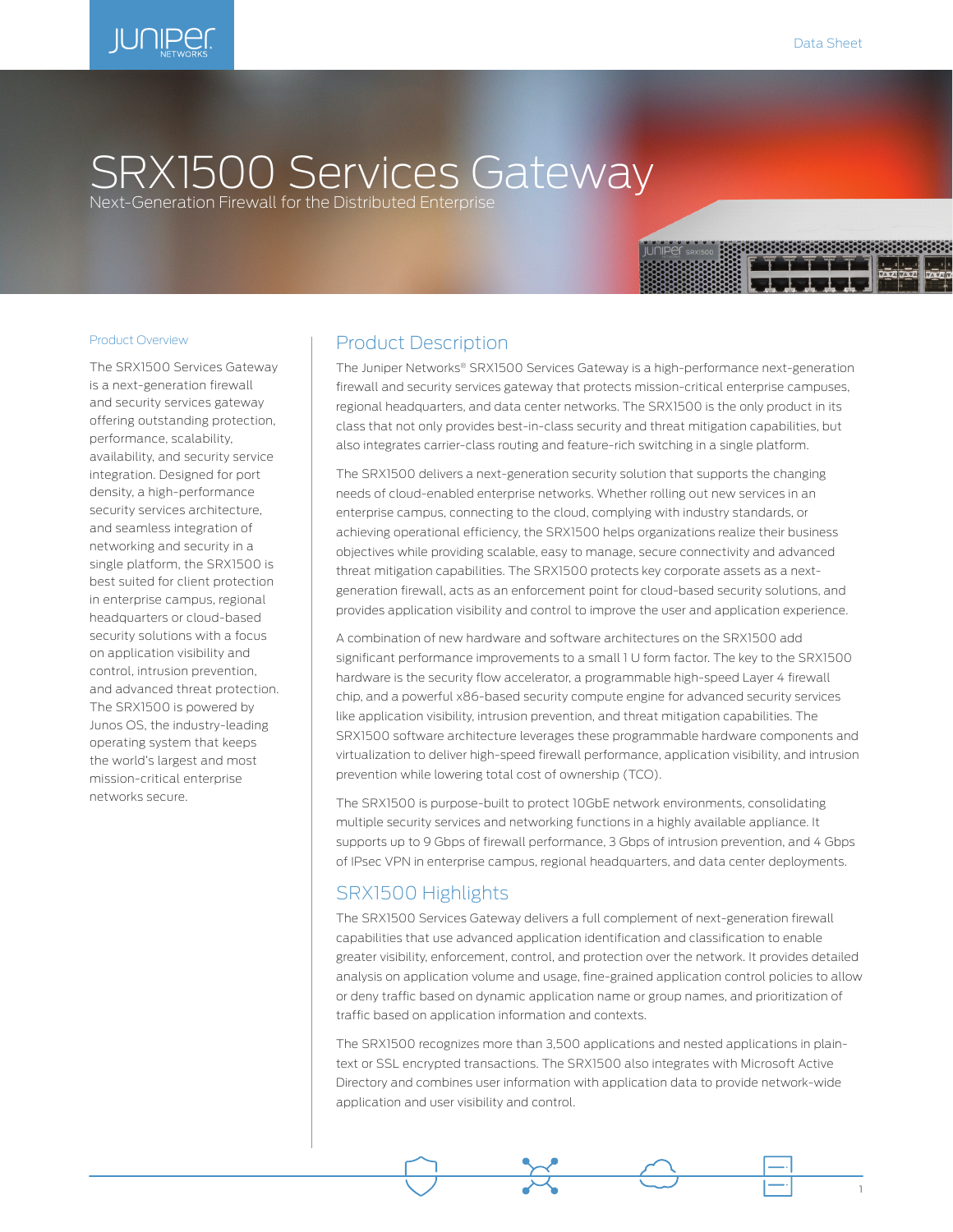For the perimeter, the SRX1500 Services Gateway offers a comprehensive suite of application security services, threat defenses, and intelligence services to protect networks from the latest content-borne threats. Integrated threat intelligence via Juniper Networks Spotlight Secure offers adaptive threat protection against command and control (C&C)-related botnets and policy enforcement based on GeoIP. Integrating the Juniper Networks Sky Advanced Threat Protection solution, the SRX1500 detects and enforces automated protection against known malware and zero-day threats with a very high degree of accuracy. The SRX1500 enables agile SecOps through automation capabilities that support Zero Touch Deployment, Python scripts for orchestration, and event scripting for operational management.

The SRX1500 Services Gateway runs Juniper Networks Junos® operating system, a proven, carrier-hardened network OS that powers the top 100 service provider networks around the world. The rigorously tested carrier-class routing features of IPv4/IPv6, OSPF, BGP, and multicast have been proven in over 15 years of worldwide deployments.

# Features and Benefits

| <b>Business Requirement</b>               | Feature/Solution                                                                                                          | SRX1500 Advantages                                                                                                                                                                                                                                                      |
|-------------------------------------------|---------------------------------------------------------------------------------------------------------------------------|-------------------------------------------------------------------------------------------------------------------------------------------------------------------------------------------------------------------------------------------------------------------------|
| High performance                          | Up to 9 Gbps of firewall<br>performance                                                                                   | · Best suited for enterprise campus and data center edge deployments<br>· Addresses future needs for scale and feature capacity                                                                                                                                         |
| High quality end-user<br>experience       | Application visibility and<br>control                                                                                     | • Detects 3,500 + Layer 3-7 applications, including Web 2.0<br>Controls and prioritizes traffic based on application and use role<br>Inspects and detects applications inside the SSL encrypted traffic                                                                 |
| Threat protection                         | Intrusion prevention system<br>(IPS), antivirus, anti-spam,<br>Spotlight Secure, Sky<br><b>Advanced Threat Prevention</b> | · Provides real-time updates to IPS signatures and protects against exploits<br>· Implements industry-leading antivirus and URL filtering<br>. Delivers open threat intelligence platform that integrates with third-party feeds<br>· Protects against zero-day attacks |
| Professional-grade<br>networking services | Routing, switching, and secure<br>wire                                                                                    | • Supports carrier-class advanced routing, quality of service (QoS), and services<br>· Offers flexible deployment modes (L1/L2/L3)                                                                                                                                      |
| Highly secure                             | IPsec VPN, secure boot                                                                                                    | • Provides high-performance IPsec VPN with dedicated crypto engine<br>· Simplifies large VPN deployments with auto VPN and group VPN<br>Verifies binaries that execute on the hardware with secure boot                                                                 |
| High reliability                          | Chassis cluster.<br>redundant power supply                                                                                | • Provides stateful configuration and session synchronization<br>· Supports active/active and active/backup deployment scenarios<br>• Offers highly available hardware with dual PSU, dual storage                                                                      |
| Easy to manage and scale                  | On-box GUI, Security Director                                                                                             | Enables centralized management for auto provisioning, firewall policy<br>management, Network Address Translation (NAT), and IPsec VPN<br>deployments<br>· Includes simple easy-to-use on-box GUI for local management                                                   |
| Lower TCO                                 | Junos OS                                                                                                                  | · Integrates routing, switching, and security in a single device<br>· Reduces OpEx with Junos OS automation capabilities                                                                                                                                                |



# SRX1500 Services Gateway Specifications Software Specifications

#### Firewall Services

- Stateful and stateless firewall
- Zone-based firewall
- Screens and distributed denial of service (DDoS) protection
- Protection from protocol and traffic anomalies
- Integration with Pulse Unified Access Control (UAC)
- Integration with Aruba Clear Pass Policy Manager
- User role-based firewall
- SSL Inspection

#### Network Address Translation (NAT)

- Source NAT with Port Address Translation (PAT)
- Bidirectional 1:1 static NAT
- Destination NAT with PAT
- Persistent NAT
- IPv6 address translation

#### VPN Features

- Tunnels: Generic routing encapsulation (GRE)<sup>1</sup>, IP-IP<sup>1</sup>, IPsec
- Site-site IPsec VPN, auto VPN, group VPN
- IPsec crypto algorithms: Data Encryption Standard (DES), triple DES (3DES), Advanced Encryption Standard (AES-256), AES-GCM
- IPsec authentication algorithms: MD5, SHA-1, SHA-128, SHA-256
- Pre-shared key and public key infrastructure (PKI) (X.509)
- Perfect forward secrecy, anti-reply
- IPv4 and IPv6 IPsec VPN
- Multi-proxy ID for site-site VPN

1 GRE, IP-IP, and VRRP are not supported in stateful high-availability mode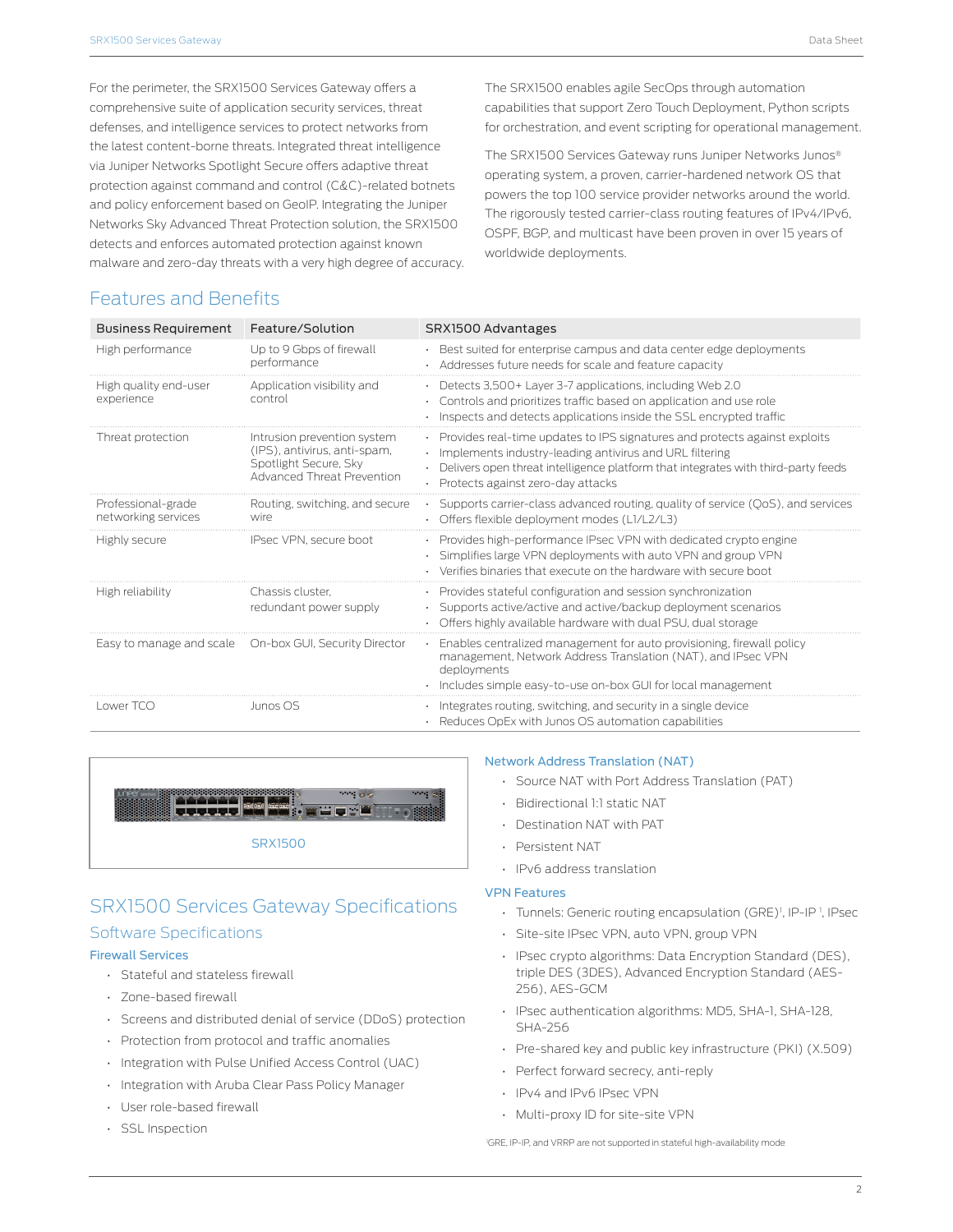- Internet Key Exchange (IKEv1, IKEv2), NAT-T
- Virtual router and quality-of-service (QoS) aware
- Standard-based dead peer detection (DPD) support • VPN monitoring

#### High Availability Features

- Virtual Router Redundancy Protocol (VRRP)
- Stateful high availability
	- Dual box clustering
	- Active/passive
	- Active/active
	- Configuration synchronization
	- Firewall session synchronization
	- Device/link detection
	- In-Service Software Upgrade (ISSU)
- IP monitoring with route and interface failover

#### Application Security Services<sup>2</sup>

- Application visibility and control
- Application-based firewall
- Application QoS
- Application-based advanced policy-based routing

#### Threat Defense and Intelligence Services<sup>3</sup>

- Intrusion prevention
- Antivirus
- Antispam
- Category/reputation-based URL filtering
- Spotlight Secure threat intelligence
- Protection from botnets (command and control)
- Adaptive enforcement based on GeoIP
- Sky Advanced Threat Prevention to detect and block zeroday attacks

#### Routing Protocols

- IPv4, IPv6
- Static routes
- RIP v1/v2
- OSPF/OSPF v3
- BGP with Route Reflector
- $|S |S$
- Multicast: Internet Group Management Protocol (IGMP) v1/v2; Protocol Independent Multicast (PIM) sparse mode (SM)/dense mode (DM)/source-specific multicast (SSM); Session Description Protocol (SDP); Distance Vector Multicast Routing Protocol (DVMRP); Multicast Source Discovery Protocol (MSDP); Reverse Path Forwarding (RPF)
- Encapsulation: VLAN, Point-to-Point Protocol over Ethernet (PPPoE)
- Virtual routers
- Policy-based routing, source-based routing
- Equal-cost multipath (ECMP)

#### QoS Features

- Support for 802.1p, DiffServ code point (DSCP), EXP
- Classification based on VLAN, data-link connection identifier (DLCI), interface, bundles, or multifield filters
- Marking, policing, and shaping
- Classification and scheduling
- Weighted random early detection (WRED)
- Guaranteed and maximum bandwidth
- Ingress traffic policing
- Virtual channels
- Hierarchical shaping and policing

#### Switching Features

- ASIC-based Layer 2 forwarding
- MAC address learning
- VLAN addressing and integrated routing and bridging (IRB) support
- Link aggregation and LACP
- LLDP and LLDP-MED
- STP, RSTP, MSTP
- MVRP
- 802.1X authentication

#### Network Services

- Dynamic Host Configuration Protocol (DHCP) client/server/ relay
- Domain Name System (DNS) proxy, dynamic DNS (DDNS)
- Juniper real-time performance monitoring (RPM) and IP monitoring
- Juniper flow monitoring (J-Flow)

#### Advanced Routing Services

- Packet mode
- MPLS (RSVP, LDP)
- Circuit cross-connect (CCC), translational cross-connect (TCC)
- L2/L2 MPLS VPN, pseudowires
- Virtual private LAN service (VPLS), next-generation multicast VPN (NG-MVPN)
- MPLS traffic engineering and MPLS fast reroute

#### Management, Automation, Logging, and Reporting

- SSH, Telnet, SNMP
- Smart image download
- Juniper CLI and Web UI
- Juniper Networks Junos Space and Security Director
- Python
- Junos OS even, commit and OP scripts
- Application and bandwidth usage reporting
- Auto installation
- Debug and troubleshooting tools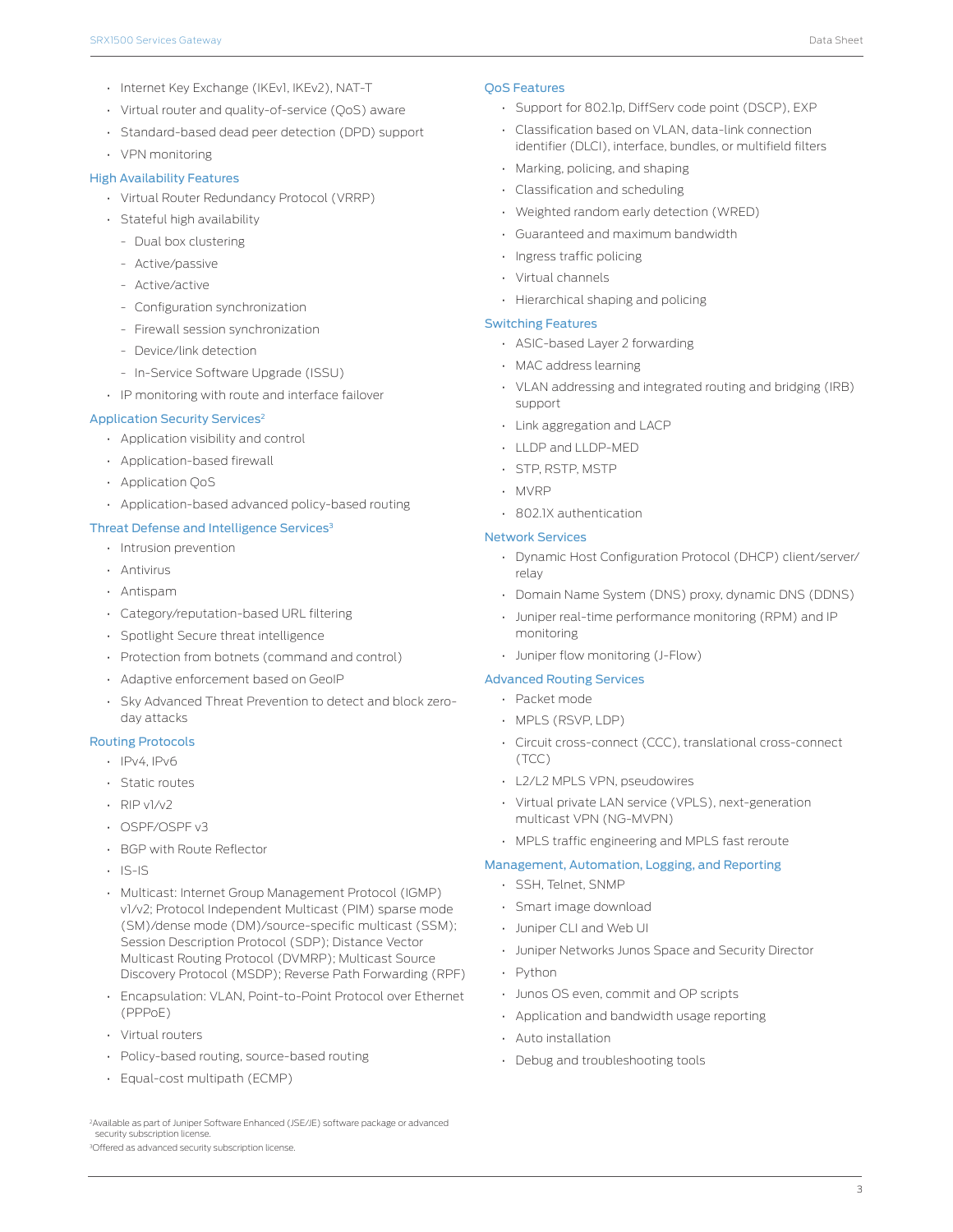### Hardware Specifications

| Specification                                                  | SRX1500                                                            |  |
|----------------------------------------------------------------|--------------------------------------------------------------------|--|
| Connectivity                                                   |                                                                    |  |
| Total onboard ports                                            | 16x1GbE and 4x10GbE                                                |  |
| Onboard RJ-45 ports                                            | 12x1GbE                                                            |  |
| Onboard small form-factor pluggable<br>(SFP) transceiver ports | 4x1GbE                                                             |  |
| Onboard SFP+ ports                                             | 4x10GbE                                                            |  |
| Out-of-Band (OOB) management ports                             | 1x1GbE                                                             |  |
| Dedicated high availability (HA) ports                         | 1x1GbE (SFP)                                                       |  |
| PIM slots                                                      | 2                                                                  |  |
| Console (RJ-45 + miniUSB)                                      | 1                                                                  |  |
| USB 2.0 ports (type A)                                         | 1                                                                  |  |
| Memory and Storage                                             |                                                                    |  |
| System memory (RAM)                                            | 16 GB                                                              |  |
| Primary boot storage (mSATA)                                   | 16 GB                                                              |  |
| Secondary storage (SSD)                                        | 100 GB                                                             |  |
| <b>Dimensions and Power</b>                                    |                                                                    |  |
| Form factor                                                    | 1 U                                                                |  |
| Size (WxHxD)                                                   | 17.5 x 1.75 x 18.2 in<br>$(44.45 \times 4.44 \times 46.22)$<br>cm) |  |
| Weight (device and PSU)                                        | 16.1 lb (7.30 kg)                                                  |  |
| Redundant PSU                                                  | $^{1+1}$                                                           |  |
| Power supply                                                   | AC/DC (external)                                                   |  |
| Average power consumption                                      | 150 W                                                              |  |
| Average heat dissipation                                       | 614 BTU / hour                                                     |  |
| Maximum current consumption                                    | 8A (for AC PSU);<br>20A (for DC PSU)                               |  |
| Maximum inrush current                                         | 50A by 1 AC cycle                                                  |  |
| Acoustic noise level                                           | 66.5dBA                                                            |  |
| Airflow/cooling                                                | Front to back                                                      |  |
| Operating temperature                                          | 32° to 104° F<br>$(0^{\circ}$ to 40°C)                             |  |
| Nonoperating temperature                                       | 4º to 158º F<br>(-20° to 70° C)                                    |  |
| Operating humidity                                             | 10% to 90%<br>noncondensing                                        |  |
| Nonoperating humidity                                          | 5% to 95%<br>noncondensing                                         |  |
| Meantime between failures (MTBF)                               | 9.78 years<br>(85,787 hours)                                       |  |
| FCC classification                                             | Class A                                                            |  |
| RoHS compliance                                                | RoHS <sub>2</sub>                                                  |  |

| <b>Performance and Scale</b>                             |                       |
|----------------------------------------------------------|-----------------------|
| Parameter                                                | SRX1500               |
| Routing/firewall (64 B packet size) Mpps <sup>4</sup>    | 1.7                   |
| Routing/firewall (IMIX packet size) Gbps <sup>4</sup>    | 5                     |
| Routing/firewall (1,518 B packet size) Gbps <sup>4</sup> | 9                     |
| IPsec VPN (IMIX packet size) Gbps <sup>4</sup>           | 1.3                   |
| IPsec VPN (1,400 B packet size) Gbps <sup>4</sup>        | 4                     |
| Application visibility and control in Gbps <sup>5</sup>  | 5                     |
| Recommended IPS in Gbps <sup>5</sup>                     | 3                     |
| Next-generation firewall in Gbps <sup>5</sup>            | 1.5                   |
| Route table size (RIB/FIB) (IPv4 or IPv6)                | 2 million / 1 million |
| Maximum concurrent sessions<br>(IPv4 or IPv6)            | 2,000,000             |
| Maximum security policies                                | 16,000                |
| Connections per second                                   | 50,000                |
| NAT rules                                                | 8,000                 |
| Media access control (MAC) table size                    | 64,000                |
| <b>IPsec VPN tunnels</b>                                 | 2,000                 |
| <b>GRE</b> tunnels                                       | 2,000                 |
| Maximum security zones                                   | 512                   |
| Maximum virtual router                                   | 512                   |
| Maximum VLANs                                            | 3,900                 |
| AppID sessions                                           | 512,000               |
| <b>IPS</b> sessions                                      | 512,000               |
| URL filtering sessions                                   | 512,000               |

## Juniper Networks Services and Support

Juniper Networks is the leader in performance-enabling services that are designed to accelerate, extend, and optimize your high-performance network. Our services allow you to maximize operational efficiency while reducing costs and minimizing risk, achieving a faster time to value for your network. Juniper Networks ensures operational excellence by optimizing the network to maintain required levels of performance, reliability, and availability. For more details, please visit [www.juniper.net/us/](http://www.juniper.net/us/en/products-services) [en/products-services](http://www.juniper.net/us/en/products-services).

# Ordering Information

The SRX1500 offers a number of flexible ordering options. Customers can choose the Junos software package for each SRX1500 purchased based on their needs. Two Junos software packages are available with the SRX1500 hardware: Junos Software Base (JSB/JB) and Junos Software Enhanced (JSE/ JE). All routing, firewall, IPSec, and advanced networking services are included in the JSB/JB package. The JSE/JE package includes all JSB capabilities, plus application security services (application identification, application firewall, application QoS, and application routing). Advanced security services intrusion prevention, content security, and Sky Advanced Threat Protection are offered as annual subscription-based services with any of the Junos software packages.

4 Performance numbers based on UDP packets and RFC2544 test methodology 5 Performance numbers based on HTTP traffic with 44 KB transaction size